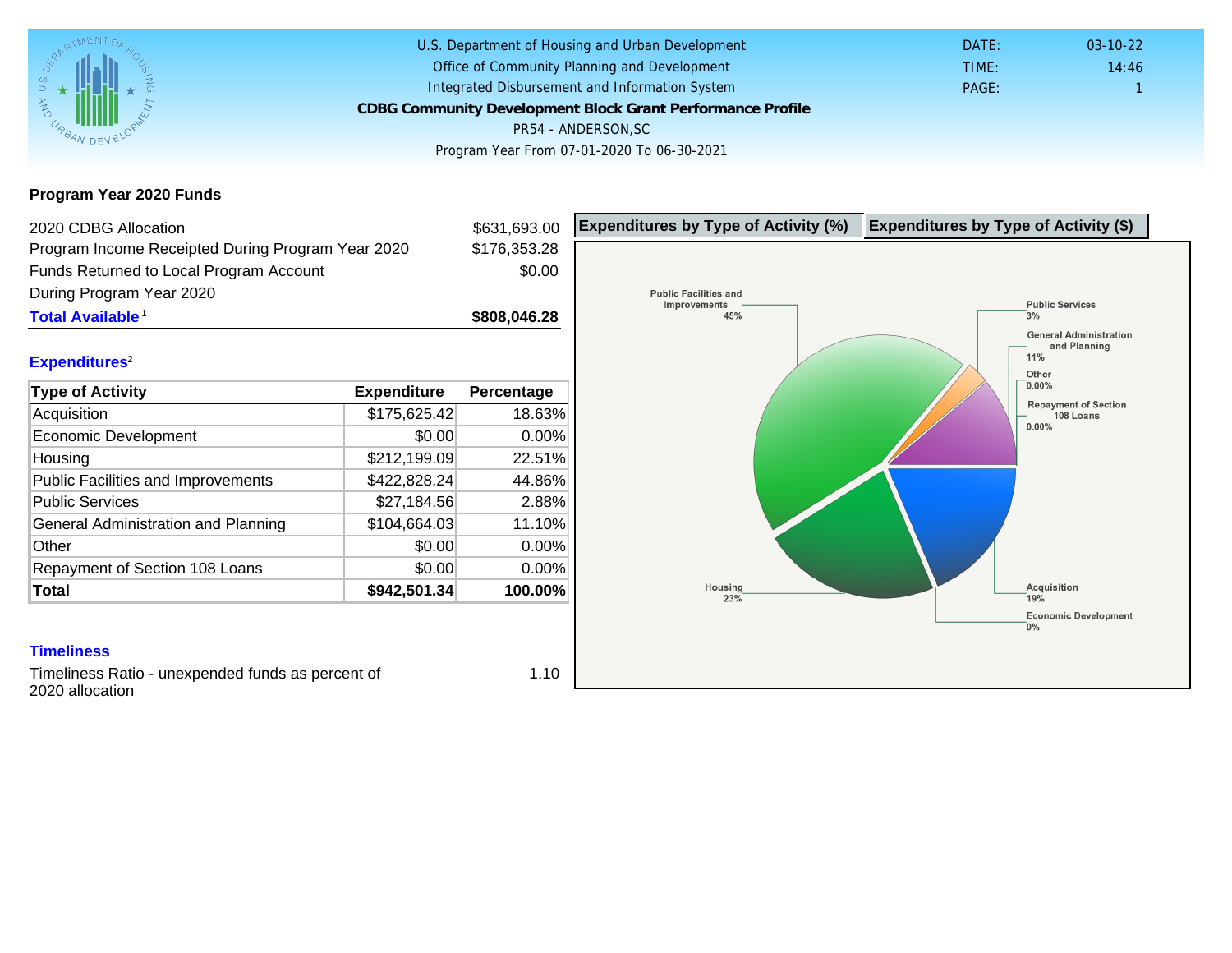## Program Targeting

| 1 - Percentage of Expenditures Assisting Low-<br>and Moderate-Income Persons and Households<br>Either Directly or On an Area Basis <sup>3</sup>                                          | 81.97%      |
|------------------------------------------------------------------------------------------------------------------------------------------------------------------------------------------|-------------|
| 2 - Percentage of Expenditures That Benefit<br>Low/Mod Income Areas                                                                                                                      | 53.71%      |
| 3 -Percentage of Expenditures That Aid in The<br>Prevention or Elimination of Slum or Blight                                                                                             | 18.03%      |
| 4 - Percentage of Expenditures Addressing<br><b>Urgent Needs</b>                                                                                                                         | $0.00\%$    |
| 5-Funds Expended in Neighborhood<br>(Community For State) Revitalization Strategy<br>Areas and by Community Development<br>Financial Institution.<br>6 - Percentage of Funds Expended in | \$11,854.00 |
| Neighborhood (Community For State)<br>Revitalization Strategy Areas and by Community<br>Development Financial Institution                                                                | 1.41%       |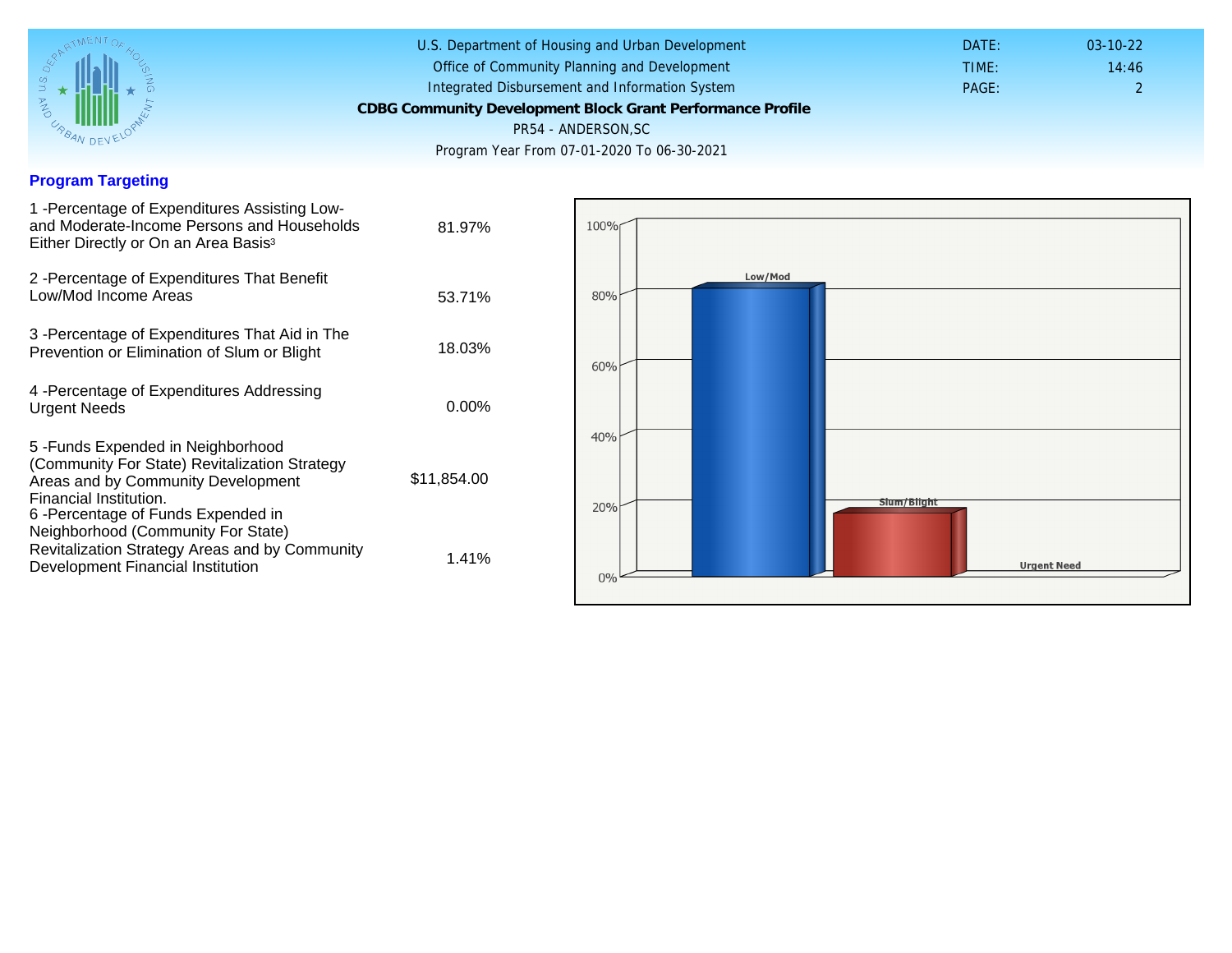# CDBG Beneficiaries by Racial/Ethnic Category <sup>4</sup>

| Race                                              | Total    | Hispanic |
|---------------------------------------------------|----------|----------|
| White                                             | $0.00\%$ | $0.00\%$ |
| Black/African American                            | 100.00%  | $0.00\%$ |
| Asian                                             | $0.00\%$ | $0.00\%$ |
| IAmerican Indian/Alaskan Native                   | $0.00\%$ | $0.00\%$ |
| lNative Hawaiian/Other Pacific Islander           | $0.00\%$ | $0.00\%$ |
| American Indian/Alaskan Native & White            | 0.00%    | $0.00\%$ |
| Asian & White                                     | 0.00%    | $0.00\%$ |
| Black/African American & White                    | $0.00\%$ | $0.00\%$ |
| Amer. Indian/Alaskan Native & Black/African Amer. | $0.00\%$ | $0.00\%$ |
| <b>Other multi-racial</b>                         | $0.00\%$ | 0.00%    |
| Asian/Pacific Islander (valid until 03-31-04)     | 0.00%    | 0.00%    |
| Hispanic (valid until 03-31-04)                   | $0.00\%$ | $0.00\%$ |

### Income of CDBG Beneficiaries

| Income Level                          | Percentage |  |
|---------------------------------------|------------|--|
| Extremely Low Income (<=30%)          | 66.67%     |  |
| Low Income (30-50%)                   | 33.33%     |  |
| Moderate Income (50-80%)              | $0.00\%$   |  |
| Total Low and Moderate Income (<=80%) | 100.00%    |  |
| Non Low and Moderate Income (>80%)    | $0.00\%$   |  |